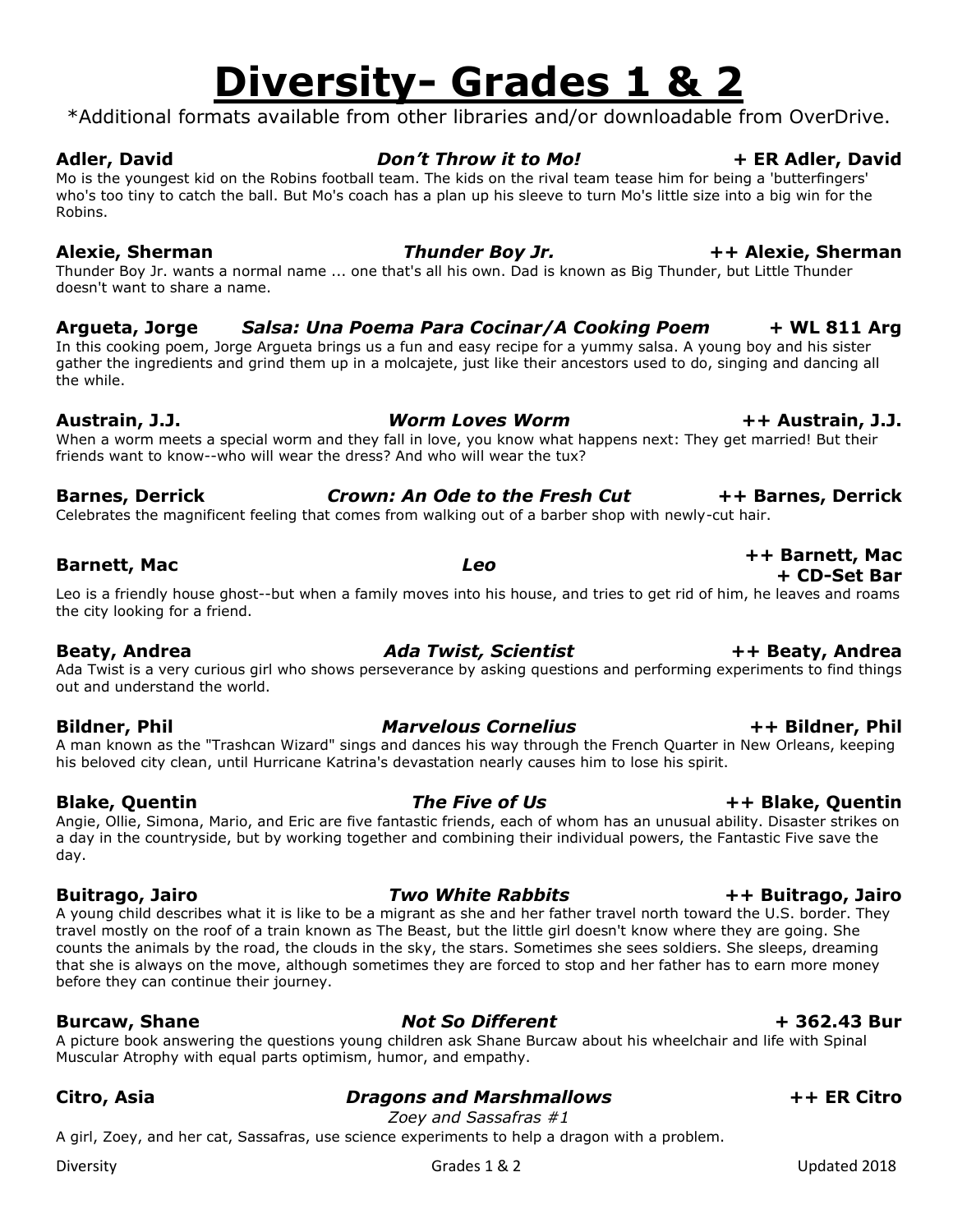## **Danticat, Edwidge** *Mama's Nightingale: A Story of Immigration and Separation* **++ Danticat, Edwidge**

When Saya's mother is sent to jail as an illegal immigrant, she sends her daughter a cassette tape with a song and a bedtime story, which inspires Saya to write a story of her own--one that just might bring her mother home.

### **De Kinder, Jan** *Red* **++ De Kinder, Jan**

Torn between her fear of the bully on the school playground and her sympathy for her classmate, a girl must make a difficult choice.

### **de la Pena, Matt** *Last Stop on Market Street* **++ de la Pena, Matt\***

A young boy rides the bus across town with his grandmother and learns to appreciate the beauty in everyday things

## **Elya, Susan Middleton** *La Princesa and the Pea* **++ Elya, Susan\***

A rhyming twist on a classic fairy tale in which a queen places a pea under a young lady's mattress to see if she is truly a princess.

## **Engle, Margarita** *All the Way to Havana* **++ Engle, Margarita**

A boy helps his father keep their very old car running as they make a trip to Havana for his newborn cousin's zero-year birthday.

## **Engle, Margarita** *Drum Dream Girl* **++ Engle, Margarita**

Follows a young Cuban girl in the 1930s as she strives to become a drummer, despite being continually reminded that only boys play the drums, and that there's never been a female drummer in Cuba.

## **Fang, Suzhen** *Grandma Lives in a Perfume Village* **++ Fang, Suzhen** Xiao Le's grandmother lives in a faraway village. A visit with Grandma is always a special event, but this time she is

frail. With encouragement from his mom, Xiao Le plays with and helps Grandma.

*Yasmin #1*

Yasmin is a spirited second-grader who's always on the lookout for those "aha" moments to help her solve life's little problems. Taking inspiration from her surroundings and her big imagination, she boldly faces any situation, assuming her imagination doesn't get too big, of course!

Although Winifred thinks the monsters who creep into her bedroom each night are cute, she cannot get any sleep and tries to scare them away.

## **Gillingham, Sara** *How to Grow a Friend* **++ Gillingham, Sara**

Making a friend takes patience, care, and room to bloom-just like growing a flower.

When sax player Charlie "Bird" Parker and trumpeter John "Dizzy" Gillespie make music together, they toss notes back and forth like a game of tag and chase each other with sounds. As Dizzy's cheeks puff out like a frog with glasses, the two friends beep and bop and push each other to create a new kind of music--a thrilling fast jazz full of surprises.

A prince and a knight in shining armor find true love in each other's embrace after fighting a dragon together.

## **Hughes, Langston** *Sail Away* **+ 811 Hug**

A celebration of mermaids, wildernesses of waves, and the creatures of the deep through poems

## **Jules, Jacqueline** *Picture Perfect* **++ ER Jules**

*Sofia Martinez #1*

Sofia is sick of looking exactly like her sisters. She wants to stand out! And when school picture day comes around, Sofia thinks of the perfect way to make that happen.

## **Faruqi, Saadia** *Meet Yasmin* **++ ER Faruqi**

## **Fredrickson, Lane** *Monster Trouble!* **++ Fredrickson, Lane**

## **Haack, Daniel** *Prince & Knight* **++ Haack, Daniel**

## **Golio, Gary** *Bird & Diz* **+ 921 Par\***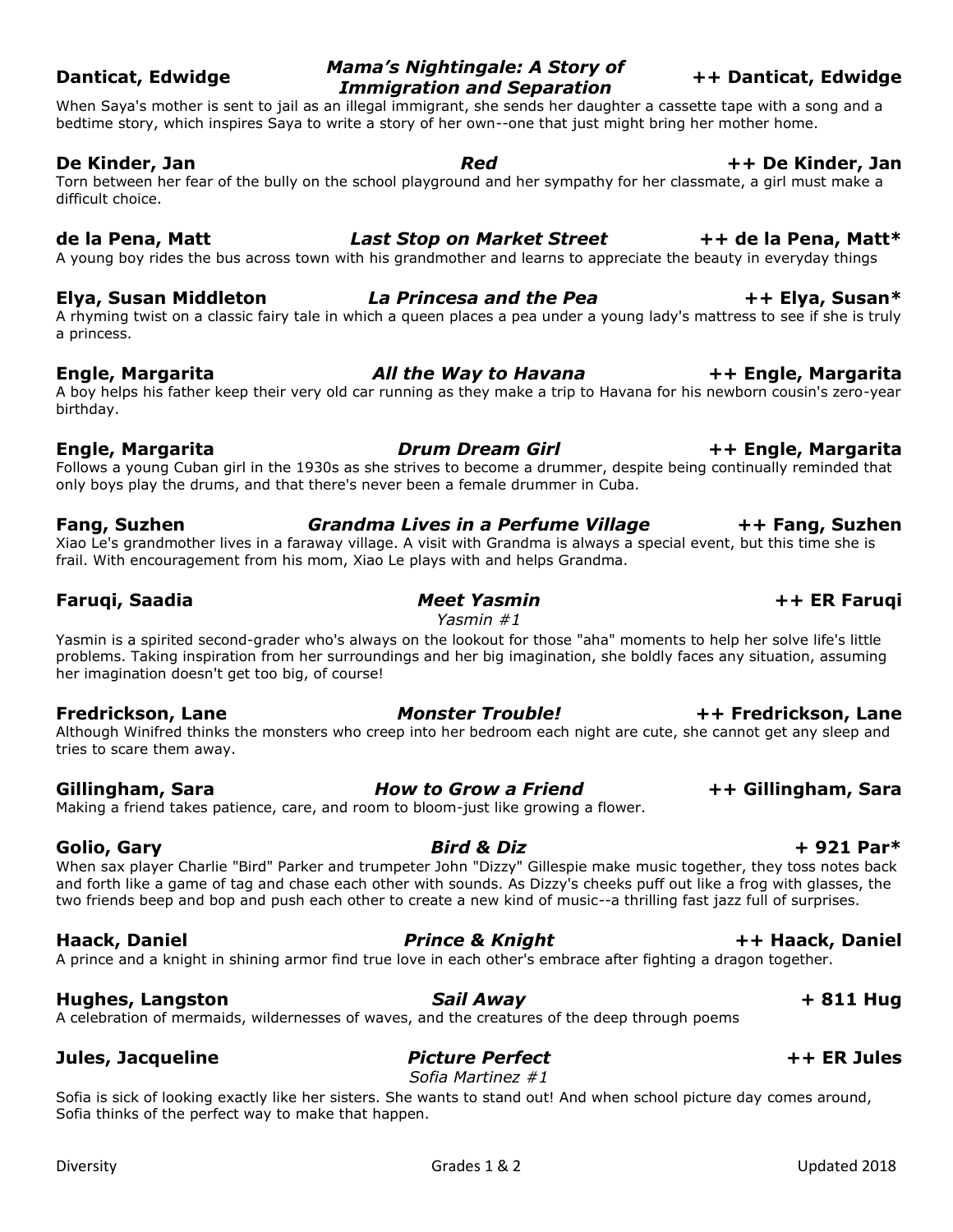**Love, Jessica** *Julian is a Mermaid* **++ Love, Jessica** While riding the subway home from the pool with his abuela one day, Julián notices three women spectacularly dressed up. Their hair billows in brilliant hues, their dresses end in fishtails, and their joy fills the train car. When Julián gets home, daydreaming of the magic he's seen, all he can think about is dressing up just like the ladies in his own fabulous

## mermaid costume

## **Lyons, Kelly Starling** *Rock Star* **+ Lyons, Kelly Starling**

Jada's best friend moved away but a class project on rocks and minerals, her favorite topic, could mean new friends, if only one of her teammates would stop being mean.

Told she cannot step over the line to play school with the older girls, Min builds a catapult and flies over it, instead.

After a busy day filled with loved ones, adventure, and fun, baby is tired from head to toe

## can't read the words inside. **Mechin, Scott** *Grandma in Blue with a Red Hat* **++ Menchin, Scott**

After his teacher says that anything can be in an art exhibition, and his fellow students give myriad reasons why something might belong in a museum, a child offers his special grandmother as an exhibit but when the curator cites a rule against accepting grandmas, the child has a better idea.

**Myers, Christopher** *My Pen* **++ Myers, Christopher\*** An artist celebrates the many things he can do with a simple pen, and encourages the reader to do the same.

**Newman, Leslea Ketzel the Cat Who Composed + 636.8 New** A kitten's stroll down a keyboard leads to a celebrated one-minute composition in this charming portrait of a remarkable true friendship.

It's the first day of preschool, and the narrator, Rosie, knows everything a new preschooler needs to know. Rosie introduces the reader to her cubby, her teacher, her reading circle, her music class, her lunch table, and more.

## **Kelley, Marty** *The Best Friend Bandit* **++ ER Kelley**

*Molly Mac #1*

Initially worried that the new girl in class, Tori, might steal her cookies, Molly is soon faced with a bigger problem--it seems that Tori is stealing Molly's best friend, Kayley.

## **Kheiriyeh, Rashin** *Saffron Ice Cream* **++ Kheiriyeh, Rashin**

Rashin is an Iranian immigrant girl living in New York, excited by her first trip to Coney Island, and fascinated by the differences in the beach customs between her native Iran and her new home--but she misses the saffron flavored ice cream that she used to eat.

## **Kobold, Irena** *My Two Blankets* **++ Kobold, Irena**

A homesick little girl who has recently moved to an unfamiliar country comforts herself by clinging to an old blanket, but when she meets a new friend, the relationship helps her take her first steps into a new culture.

## **Lin, Grace** *A Big Mooncake for Little Star* **++ Lin, Grace**

Little Star loves the delicious Mooncake that she bakes with her mama. But she's not supposed to eat any yet! What happens when she can't resist a nibble?

# *Jada Jones #1*

## **McCully, Emily Arnold** *3, 2, 1, Go!* **++ ER McCully, Emily Arnold**

## Mia's abuela has left her sunny house with parrots and palm trees to live with Mia and her parents in the city. The

## **Medina, Meg** *Mango, Abuela, and Me* **++ Medina, Meg**

## **McPike, Elizabeth** *Little Sleepyhead* **++ McPike, Elizabeth**

night she arrives, Mia tries to share her favorite book with Abuela before they go to sleep and discovers that Abuela